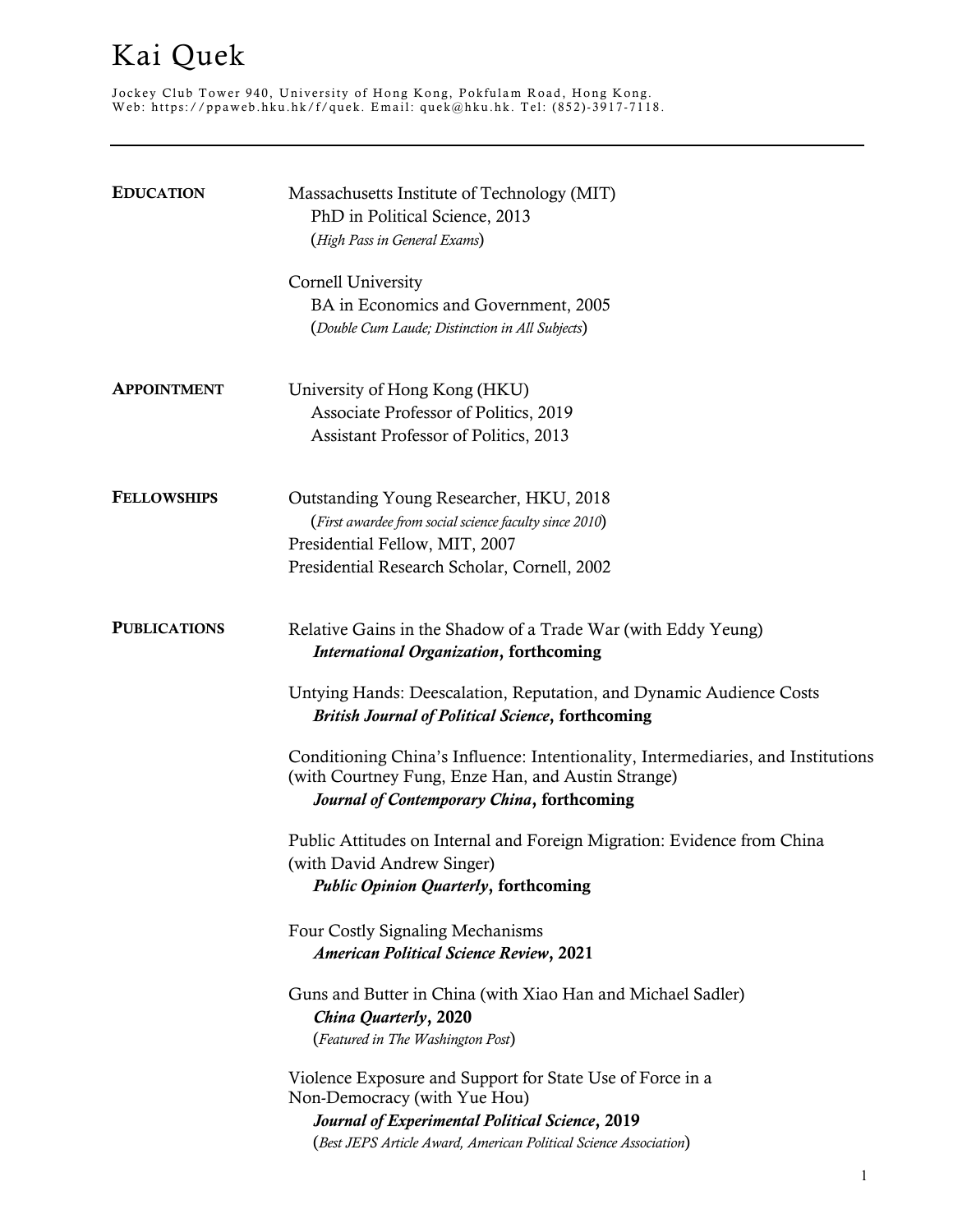|                       | Authoritarian Public Opinion and the Democratic Peace (with Mark Bell)<br><b>International Organization, 2018</b>                                                                                                                                                  |
|-----------------------|--------------------------------------------------------------------------------------------------------------------------------------------------------------------------------------------------------------------------------------------------------------------|
|                       | Can China Back Down? Crisis Deescalation in the Shadow of<br>Popular Opposition (with Alastair Iain Johnston)<br><b>International Security, 2018</b><br>(Featured in The Economist)<br>(Reprinted in Essential Readings in World Politics, WW Norton, 7th Edition) |
|                       | <b>Type II Audience Costs</b><br>Journal of Politics, 2017                                                                                                                                                                                                         |
|                       | Are Costly Signals More Credible? Evidence of Sender-Receiver Gaps<br><b>Journal of Politics, 2016</b>                                                                                                                                                             |
|                       | Nuclear Proliferation and the Use of Nuclear Options: Experimental Tests<br><b>Political Research Quarterly, 2016</b>                                                                                                                                              |
|                       | Rationalist Experiments on War<br><b>Political Science Research and Methods, 2015</b>                                                                                                                                                                              |
|                       | Closeness Counts: Increasing Precision and Reducing Errors in Mass Election<br>Predictions (with Michael Sances)<br><b>Political Analysis, 2015</b><br>(Adopted by American National Election Study (ANES) 2016)                                                   |
|                       | Discontinuities in Signaling Behavior upon the Decision for War:<br>An Analysis of China's Prewar Signaling<br><b>International Relations of the Asia Pacific, 2015</b>                                                                                            |
| <b>WORKING PAPERS</b> | A Signaling Theory of War                                                                                                                                                                                                                                          |
|                       | Are Costly Signals Perceived Asymmetrically?                                                                                                                                                                                                                       |
|                       | The Robustness Properties of Grand Strategies                                                                                                                                                                                                                      |
|                       | Mnemonic Conflict Reconciliation                                                                                                                                                                                                                                   |
|                       | Containing Nationalism: An Experiment                                                                                                                                                                                                                              |
|                       | Collaborations                                                                                                                                                                                                                                                     |
|                       | Perspective Taking and the Security Dilemma<br>(with Joshua Kertzer, Harvard / Ryan Brutger, Berkeley) R&R                                                                                                                                                         |
|                       | How Intractable is the Security Dilemma? (with Mark Bell, Minnesota)                                                                                                                                                                                               |
|                       | Do States Signal Resolve by Sinking Costs? (with Dan Altman, Georgia State)                                                                                                                                                                                        |
|                       | The Impact of Reneging on Alliances: Experimental Evidence                                                                                                                                                                                                         |

(with Mark Souva, FSU / Weifang Xu, FSU)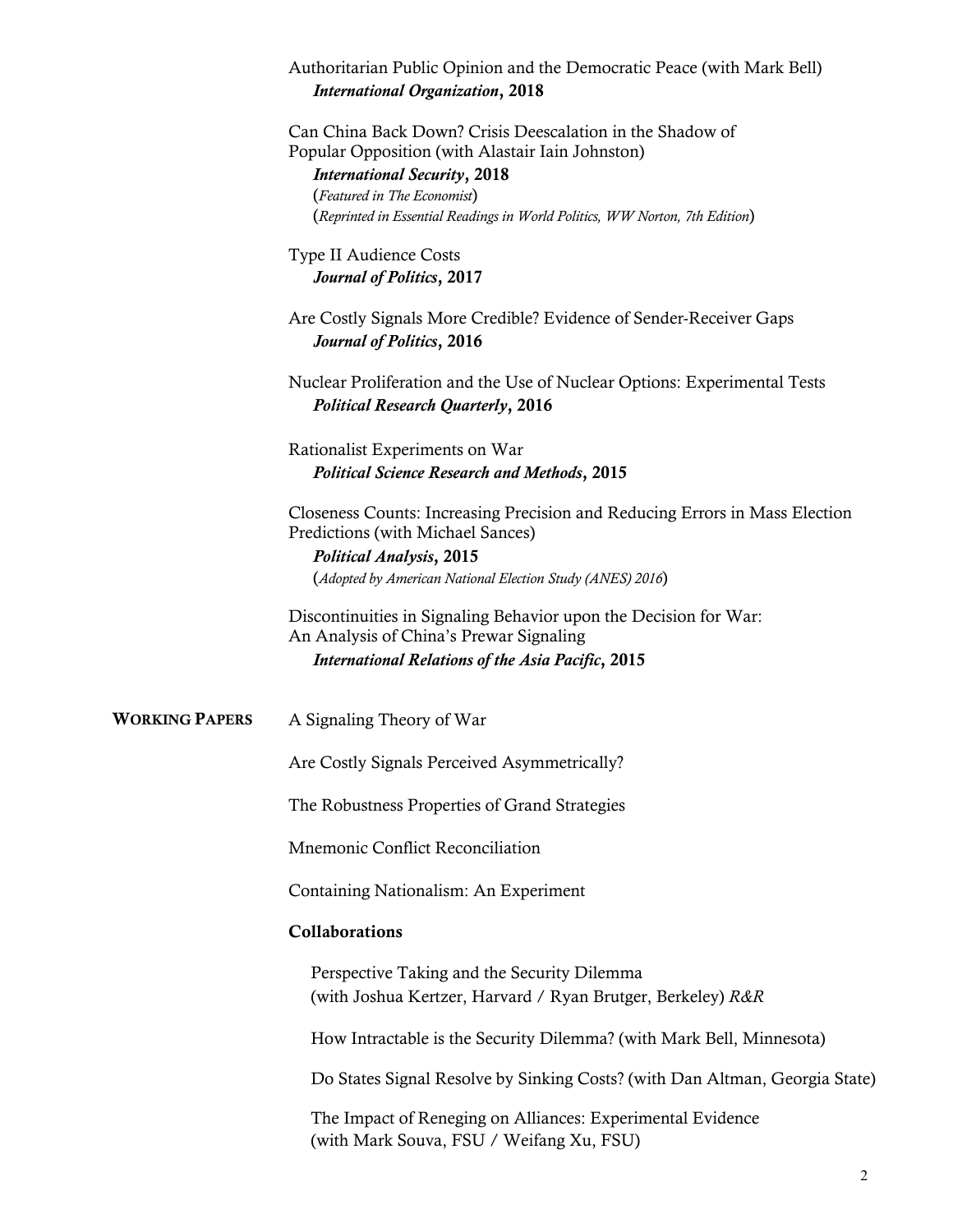|                                  | Nationalism, Deescalation, and Audience Costs<br>(with Shoko Kohama, Hokkaido / Atsushi Tago, Waseda)                                                                                                                                                                                                                                                                                   |
|----------------------------------|-----------------------------------------------------------------------------------------------------------------------------------------------------------------------------------------------------------------------------------------------------------------------------------------------------------------------------------------------------------------------------------------|
|                                  | Heterogenous Chinese Nationalism<br>(with Erin Carter Baggott, USC / Alastair Iain Johnston, Harvard)                                                                                                                                                                                                                                                                                   |
|                                  | <b>Collaborations (HKU)</b>                                                                                                                                                                                                                                                                                                                                                             |
|                                  | Preference Relativities: An Experiment (with Kwan Nok Chan)                                                                                                                                                                                                                                                                                                                             |
|                                  | Female Leaders in International Crises (with Wilfred Chow)                                                                                                                                                                                                                                                                                                                              |
|                                  | Reputations in Interaction (with John Koo)                                                                                                                                                                                                                                                                                                                                              |
|                                  | The Sources of National Pride: Evidence from China and the United States<br>(with Jiaqian Ni / Felix Wang)                                                                                                                                                                                                                                                                              |
|                                  | Aid for Status? Cross-National Evidence from China and the United States<br>(with Zenobia Chan, Princeton)                                                                                                                                                                                                                                                                              |
|                                  | Asymmetric Fairness and International Trade (with Injoo Sohn, SNU)                                                                                                                                                                                                                                                                                                                      |
| <b>GRANTS</b><br>( >HK\$100,000) | GRF Grant, Hong Kong Research Grant Council, 2020 (> HK\$800,000)<br>HKU Outstanding Young Researcher, 2018 (HK\$300,000)<br>ECS Grant, Hong Kong Research Grant Council, 2016 (> HK\$400,000)<br>HKU Seed Funding for Basic Research, 2014-16 (> HK\$200,000)                                                                                                                          |
| <b>INVITED TALKS</b><br>(Recent) | 2019: ANU, Cambridge University, Princeton University<br>2018: Harvard University, MIT, Waseda University<br>2017: Cambridge University, Cornell University, Seoul National University<br>2016: Hong Kong University of Science and Technology                                                                                                                                          |
| <b>CONFERENCES</b><br>(Recent)   | 2019: APSA, ISA, MPSA, PIPC<br>2018: APSA, ISA, MPSA, PIPC<br>2017: APSA, ISA, MPSA, Pacific International Politics Conference (PIPC)<br>2016: APSA, ISA, MPSA                                                                                                                                                                                                                          |
| <b>SERVICES</b>                  | Departmental                                                                                                                                                                                                                                                                                                                                                                            |
|                                  | Chair, Department Research Postgraduate Committee, 2019 -<br>Deputy Chair, Department Research Postgraduate Committee, 2017-19<br>Head of Department (Acting), 11/2019<br>Member, Faculty Human Resource Committee, 2021 -<br>Member, Faculty Teaching and Learning Committee, 2014-20<br>Member, Faculty Library Committee, 2014-19<br>Member, Search Committee (IR), 2015-16, 2019-20 |